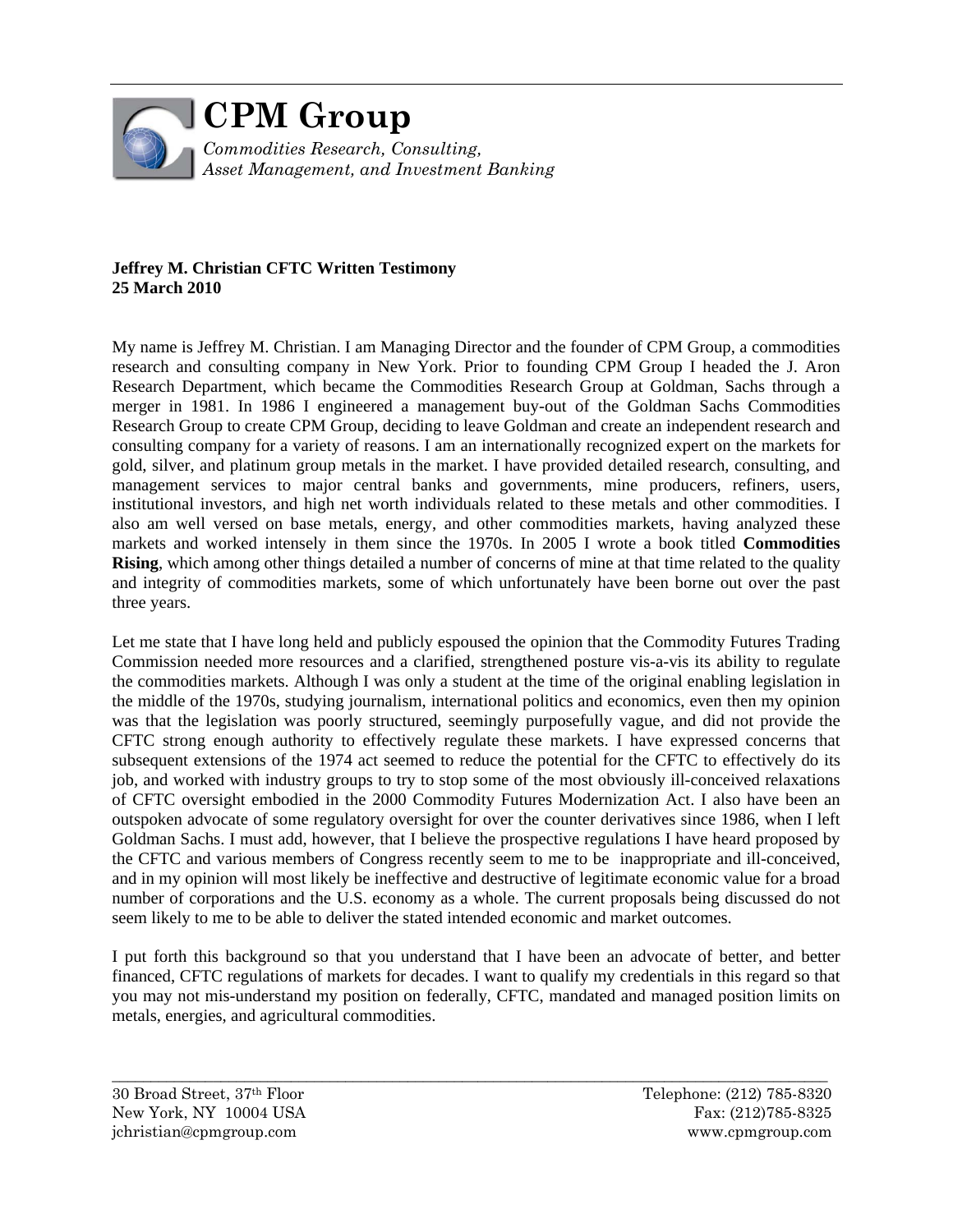

# *My Position on the Proposed CFTC Actions Regarding Position Limits*

My position is that the proposal is a mistake. Federally managed position limits seem both inappropriate and unnecessary. The proposals at hand most likely would do nothing to improve the efficiency, honesty, integrity, and fairness of metals commodities markets. Instead, I believe they would drive liquidity into less regulated and less transparent overseas and over the counter markets, reducing the efficacy of U.S. regulated derivatives exchanges, skewing the price relationship between U.S. regulated markets and global commodities markets, and costing the United States economy jobs, revenues, and tax receipts.

At present the CFTC has the authority to impose position limits on commodities markets. It has not exercised these powers since its inception in 1975, relying instead on the exchanges to impose and manage position limits. This seems to me to be a more appropriate approach to position limits across commodities markets, including metals, energies, and other commodities. Some arms-length observers may argue that the CFTC ought to be more interactive with the exchanges in monitoring the exchanges' activities in setting and modifying position limits than it has been. From what I can tell, the CFTC already may be adequately engaged in this practice. The idea of allowing the exchanges to set and modify position limits would seem a far better approach to market oversight than to have the CFTC impose and manage position limits. The reason for this is simple: The management of the exchanges ought to be closer to the markets and more familiar with market trends and conditions than are regulators at the CFTC.

There are good reasons for position limits to exist for non-commercial market participants. This always has been true, but it has become more important in the past several years with the rise of mechanically managed, passive, long-only funds that buy and hold commodities. In the precious metals markets the existing exchange traded funds hold physical metals and not futures or options, while in natural gas and other commodities they hold futures or options positions.

In addition to these ETFs, there are indexed funds that have adopted mechanical approaches to investing in futures and options. The structure of these funds and the potential that overwhelming volumes of money will seek to be long via such funds present clear risks to metals and other commodities markets and price stability. The solution to protecting the market and market participants from these risks does not seem to lie in setting government managed position limits, however. Position limits might provide some minor protection against these risks. A more thorough analysis may well suggest that position limits would be insufficient and that a broader regulatory response to the rise of such funds is needed. Any such regulatory moves would have to be tempered by the reality that such funds might continue to exist and merely move to unregulated offshore or domestic markets, continuing to present the risks that they do to markets while doing so in an even less regulated market than the U.S. exchanges. The risk of such migration, or regulatory arbitrage cannot be emphasized enough, especially in metals that already are internationally traded with extremely competitive alternative markets in many countries.

Ill-conceived and poorly managed position limits most likely would drive liquidity from U.S. regulated, relatively transparent markets to more opaque offshore and over the counter markets. They have the capacity to skew the price relationship between domestic, regulated markets and broader physical markets elsewhere, reducing the effectiveness of the price discovery process in U.S. regulated markets. In this way, such position limits would be expected to be economically destructive, causing a loss of revenue to companies engaged in trading on U.S. exchanges, and reducing market transparency and efficiency. The likelihood is that federally managed position limits would have the same basic effects on commodities markets as the well intentioned but poorly structured Sarbanes-Oxley legislation has had on equity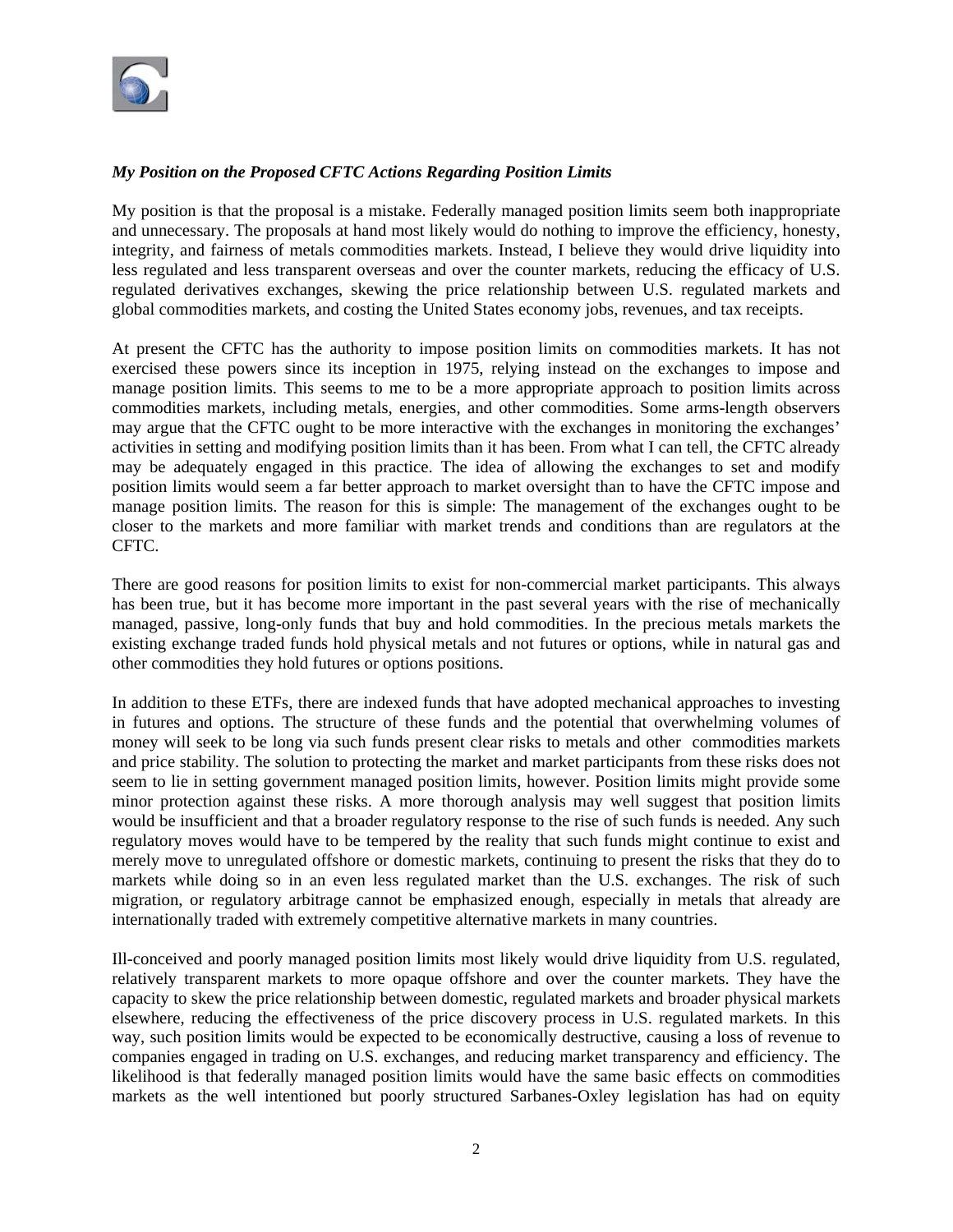

markets: They would do nothing to reduce the potential or actual incidence of market concentration, price distortion, misfeasance, and malfeasance, but they would raise the legal and accounting time and cash costs prohibitively high, and drive liquidity to other markets, depriving the U.S. economy of significant revenue and stature in the international global economy.

It appears to me that the concept of CFTC-set position limits is based on taking a practice that demonstrably has failed in agricultural markets, and applying it to energy and metals markets. The presence of government mandated position limits has done nothing to limit or reduce concentration in the agricultural markets, let alone price volatility and the scope for individual participants in these markets to undertake trading activity with a view to profit from price changes or distortions that might result from their trades. I know of no empirical or theoretical basis for assuming that programs that have failed in the agricultural markets would succeed in the metals and energy markets.

#### *Intended Economic Outcomes*

In considering the imposition of federally mandated and managed position limits, one must justify the actions by stating that they would be expected to have beneficial economic outcomes. What the intended economic benefits of these position limits are must be considered, along with the potential that the regulations may or may not achieve such objectives.

The first outcome presumably hoped to be achieved with position limits would be to avoid 'undue' concentration of trades. That in and of itself is not a legitimate economic benefit. The rationale must be that avoiding such concentration of trading activity would help avoid or eliminate unfair commodities prices, skewed prices, market manipulation, undue price volatility, or some other economic consequence of market concentration.

The experience in agricultural markets is that concentration has continued to grow despite the existence of position limits imposed by the government. The increased concentration in agricultural markets reflects forces at work in the broader agricultural markets, including the physical markets and the farm industry. These trends are far more fundamental and lie far beyond the scope of position limits in agricultural commodities exchanges. Concentration of trading activity also is occurring, with commercial or bona fide hedgers having the largest positions. The price volatility and price behavior of agricultural commodities meanwhile is in line with those of other commodities that do not have federally managed position limits, suggesting the position limits have had no generalized effect on such economic outcomes.

It should be noted that the price behavior of non-exchange traded commodities also is similar in broad terms to the price behavior of exchange-traded commodities, suggesting that arguments to either effect – that being traded on an exchange increases or decreases price volatility or other price behaviors – do not stand up to statistical scrutiny and are not supported by empirical evidence in the real world. They are beliefs.

### *Bona Fide Hedger Exemptions*

Any position limits must and ought to have exemptions for legitimate hedging activity by merchants, producers, consumers, and other commercial participants of these markets. Evidence in the markets shows that insofar as there are large positions in the markets, they tend to be held by bona fide hedgers, at least up until now and the advent of indexed funds and other passive, long-only institutional investors. Thus, any position limits regime imposed by the federal government would do nothing to reduce concentration of trades among some market participants.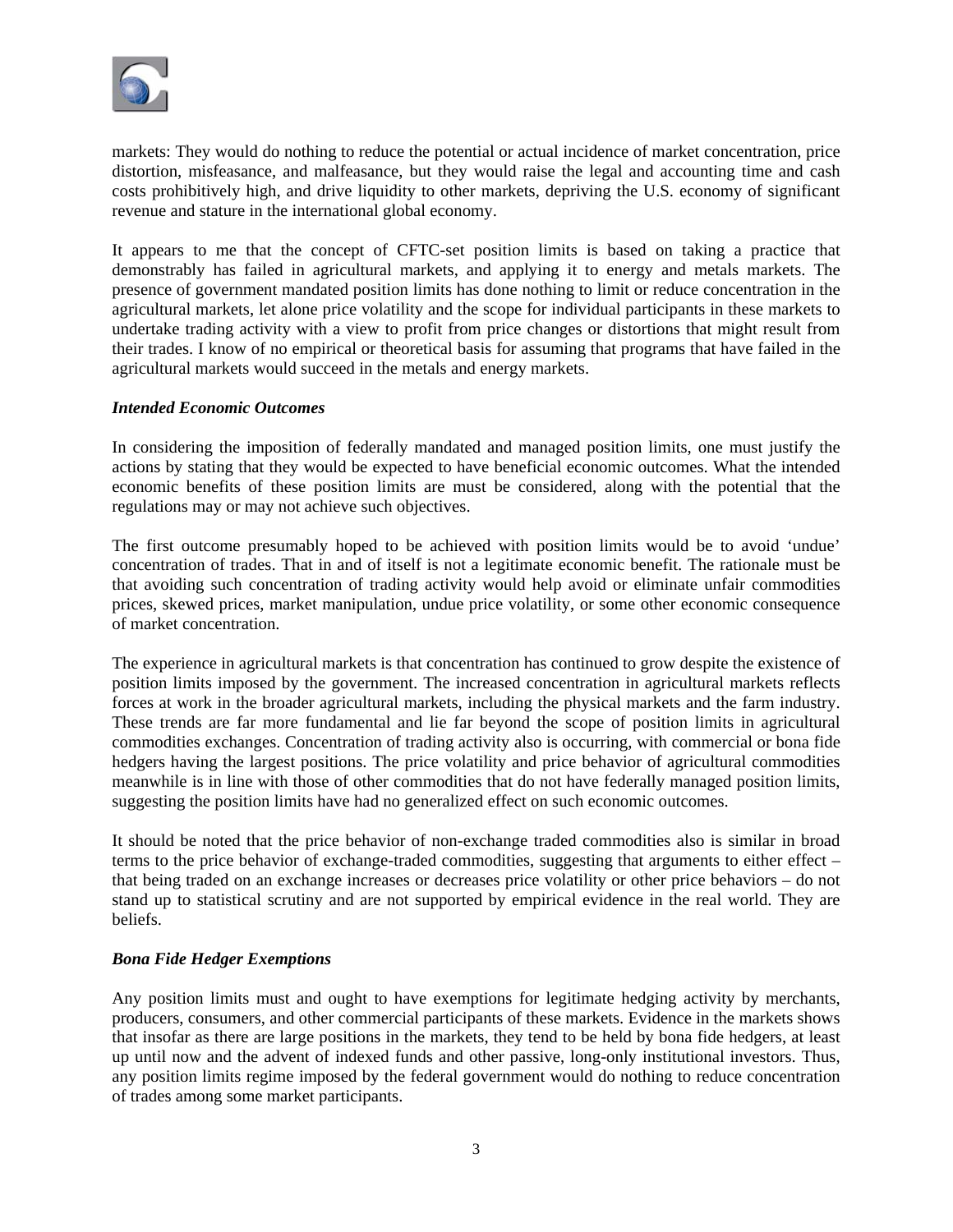

Staying on the issue of the role of financial institutions as bona fide hedgers and large commodities market participants for a moment, one must be cognizant that concentration is occurring across almost all areas of banking and finance as a result of market forces – mergers of banks, economies of scale, and the exit from markets by smaller, less profitable and less competitive operators. This is occurring across virtually all financial markets, from mortgage origination to corporate lending, to commodities trading. It is occurring not because of any conscious initiatives on the part of individual entities, but rather because that it the way economic systems work when they are not distorted by regulations, legislation, or other activities that restrict markets from operating efficiently.

Based on documents the CFTC has produced regarding position limits in energy markets, it would seem that the CFTC has an inaccurate concept of the role of what the CFTC calls swap dealers in these markets. I say this because the CFTC appears to be considering swap dealers as not being bona fide hedgers. They are, and any limitations on their ability to effectively hedge their non-exchange traded activities would be devastating to the exchanges' liquidity and price discovery capacity.

Some explanation of the mechanics of the futures markets may be in order, in terms of how industrial or commercial participants in these raw materials markets buy, sell, and hedge their positions. This may be an appropriate time and place to do so. Many producers and industrial users of metals, energy commodities, and agricultural commodities do not trade on the futures markets. I have not seen relevant statistics, and they may not exist, but from my experience it would not be surprising to me if the vast majority of producers, consumers, and physical market intermediaries do not trade directly on the futures and options exchanges. For a variety of reasons, it is easier and more convenient for them to trade in the forward OTC market directly with dealing banks, on a principal-to-principal basis. Their trading counterparts in the forward, OTC, or physical market then use the futures and options markets to hedge their resulting price exposure. Thus, one tends not to see a lot of producers and consumers directly trading on the futures and options markets. One tends to see a reflection of their forward market transactions in the volumes of positions taken on by their trading counterparts. This seemingly obvious aspect of the markets often is overlooked in considerations of these markets, but is critical in terms of understanding the volumes of positions held by banks and other financial service corporations. It also is critical in understanding how easy it would be for the U.S. derivatives exchanges to lose most of their commercial liquidity.

Additionally, the CFTC has floated the concept of dis-allowing trading entities to serve as swap dealers, hedgers, and proprietary traders. This, too, is extremely ill-considered and reveals a lack of understanding as to the efficiencies that are derived by allowing trading companies to have integrated operations. Forcing diversified firms to make seeming, but not, Solomonic decisions as to which part of their babies they should choose to keep would severely damage market intelligence, not only for the diversified trading entities but for the broader markets that benefit from the dissemination of the received wisdom, if in no way other than through the price discovery process. In reality, the market benefits in broader ways than merely having prices reflect real market trends.

Insofar as the speculative position limits the CFTC has said it is considering would remove the capacity of non-hedgers to hold extremely large positions, the first effect of position limits would be to increase the concentration of trades in the hands of the relatively few financial institutions still providing commodities trading services to industry and investors. Insofar as one impetus behind the consideration of instituting position limits may be to limit the concentration of trading in the hands of a few large commodities trading banks and non-banking financial institutions, position limits thus would have the exact opposite effect.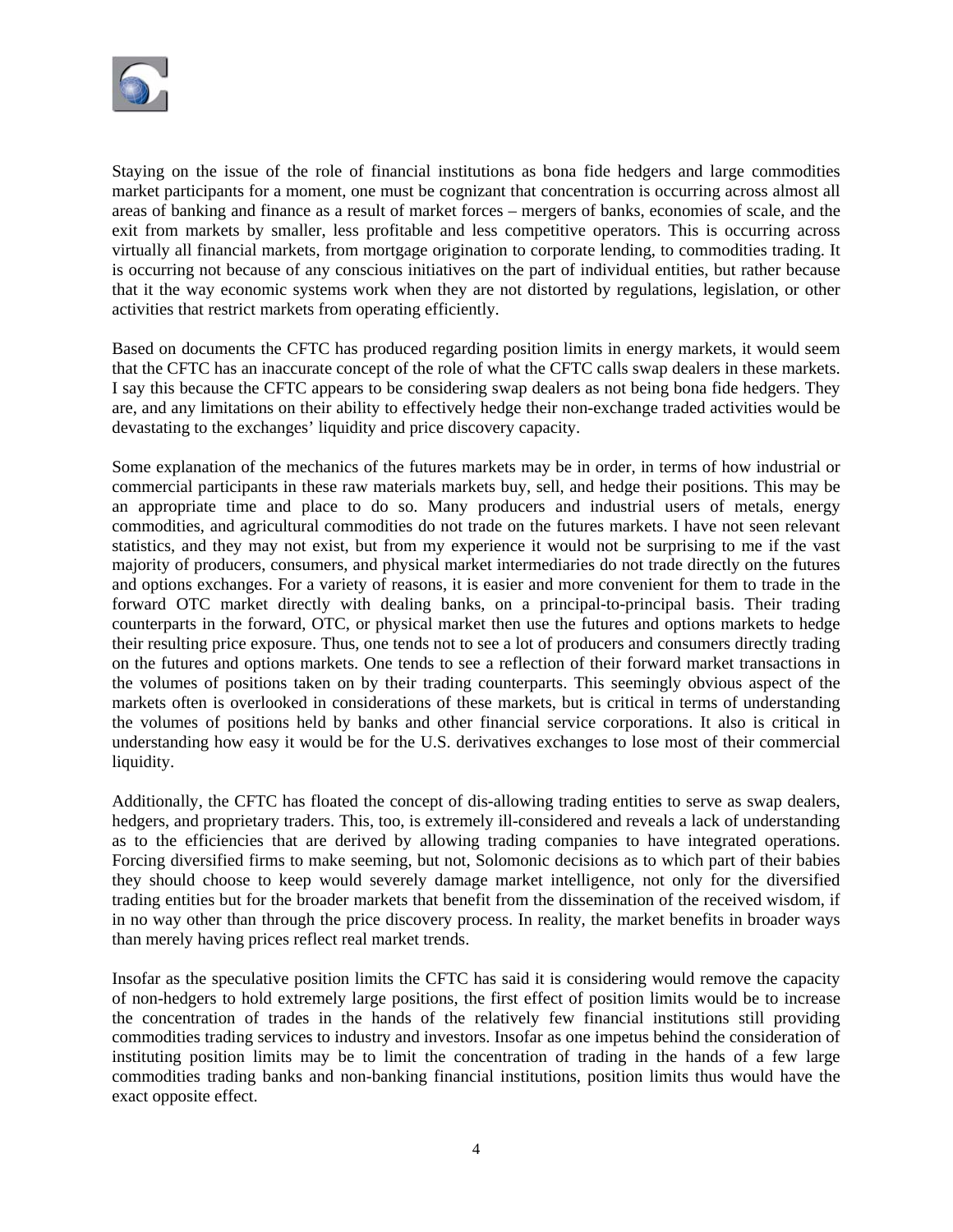

In extending its invitation to provide testimony to the Commission today, the Commission asked that I address a number of additional, related topics.

### *1. Price Discovery in the Metals Markets*

The price discovery mechanism in the metals markets, including gold, silver, platinum, palladium, and copper, is a complex interwoven process involving the prices on U.S. futures exchanges, the U.S. over the counter dealer market, the London-centered international bullion and metals markets, and market trends in Asia and other markets. Market participants have debated to no avail which market is most important or dominant in determining prices. There appear to be no objective, quantifiable methods for resolving this debate.

That said, I have participated in these markets since the 1970s, and have a great deal of personal insights. The short answer is that from my perspective the London dealer market and New York futures exchanges share key importance in the precious metals markets. The price discovery process is bilateral between them. In copper, the London Metals Exchange is the key market for determining prices. U.S. futures contracts key off of the LME market.

The volumes of copper that trade on the London Metals Exchange far exceed the volumes trading on the New York Comex, a division of the CME Group.

For precious metals, trading volume and turnover data are not reported, nor even collected it seems, for the volumes of precious metals trading in the London OTC dealer markets for gold, silver, platinum, and palladium. Clearing volumes have been published on a monthly basis for gold and silver since the fourth quarter of 1996 for London trading, but it is generally assumed that trading volumes far exceed clearing volumes. The market's major participants profess on a non-quantified basis that more gold and silver trade through the London-based OTC market than on the Comex, and that appears to be true.

In terms of price determining effects, it has been my experience that trading in London and New York are both extremely important in price discovery. Debating which is more important is not a useful employment of effort and time. It is sufficient in my view to agree that these two markets are the key markets in which gold and silver prices are determined. Trading in the London market clearly is important on a global basis, and clearly influences trading in both the New York futures markets and the U.S. OTC markets. It also is clearly true that price developments on the New York futures markets have a major influence in the London OTC market. Trading grows thin in London prior to the New York opening most mornings, often called the "New York pre-market," and then resumes if not rises as the New York exchanges begin trading. Companies seeking to execute large trades wait until New York opens, finding the market more liquid and pricing more competitive. Conversely, there are times when companies enter the market with large trades during the New York pre-market, apparently with the intention of moving prices in their favor by placing a large order or orders before the liquidity is there to accommodate such trades. Within the North American or New York market, trading on the Comex is the most transparent and apparent, and appears to have a major effect on the OTC market.

Trading trends in the Asian markets, including Tokyo, Singapore, Hong Kong, Sydney, and increasingly Shanghai, also have an effect, but the influence of these markets appears less domineering that either London or New York. In copper, Shanghai has become an increasingly important market, with London-Shanghai trading now an important part of the volumes in the London market.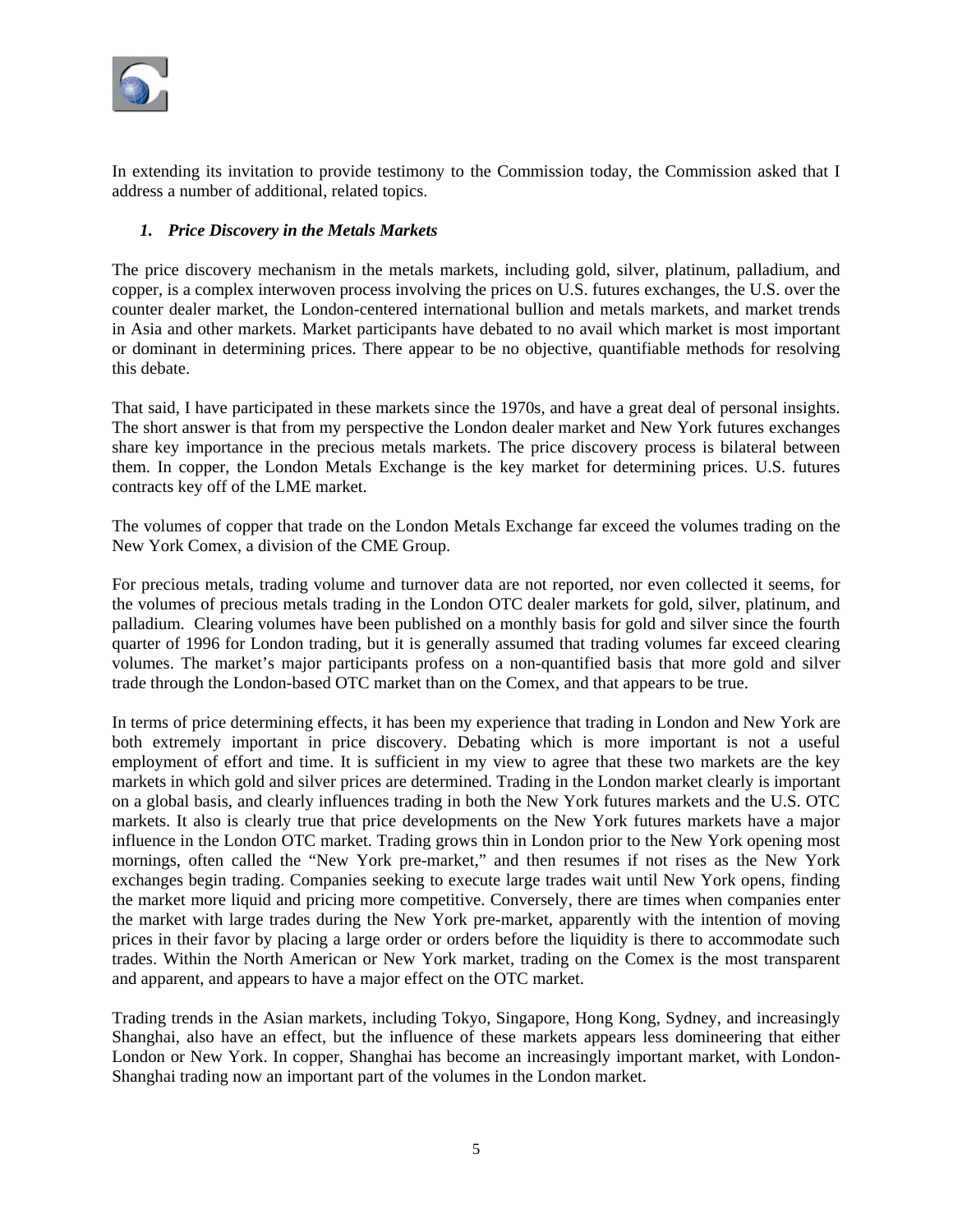

The bottom line is that the precious metals and copper markets are integrated, futures and exchangetraded options with forwards and OTC options in the 'physical' or dealer market. The price discovery process moves around the world with the sun. Trading volumes on both the OTC and futures markets are intertwined, as is trading in the United States with trading in London and other geographically dispersed markets.

This is important for the issue at hand for at least a couple of reasons. For one thing, the ability to trade in other markets, should the U.S. regulated markets become burdened with regulatory obstacles that distort their price discovery capacity, is easy and can quickly be executed. Any move that distorts the price making mechanisms on the futures exchanges, for example by limiting the size of trades that participants may execute and the size of positions they may hold, would skew the futures prices relative to the rest of the global metals markets. That would instantly reduce the interest in trading on the U.S. futures exchanges, which would be perceived as inefficient compared to other markets. The resulting loss of liquidity as investors, commercial participants, and others shifted their trading to other venues would lead to a spiral effect of reduced the relevance of the U.S. markets.

# *2. The Role of Passive Funds*

The Commission has asked about the role of passive, long-only positions such as those associated with index funds or exchange-traded funds.

CPM Group's view has been that passive, long-only funds, indexed funds, and exchange-traded funds present risks to the underlying commodities markets. This is most true in markets where a fund is investing using futures and options. In the precious metals markets, however, the existing exchange traded funds are investing in physical metals at present. Other funds, such as indexed funds, are investing in futures and options, and present risks for market and price stability if they grow too large relative to the markets in which they invest. Limiting their holdings, creating what in essence would be closed-end funds, may not be a suitable solution to these problems.

The fact that precious metals ETFs do not participate in exchange traded futures and options removes them from this issue, but it does not reduce the potential risk that individual index funds could build too large of positions in a futures or options contract.

There are other issues related to exchange traded funds that hold physical metal, including in the case of silver, platinum, and palladium the risks that these funds will build positions so large that sudden changes in their holdings would greatly affect metals prices. These are probably beyond the scope of today's discussion.

# *3. The application of speculative position limits*

The Commission has asked for opinions related to whether speculative position limits could or should be applied consistently across all metals derivatives markets and participants.

CPM Group's opinion is that speculative position limits on non-commercial entities should be applied consistently to all non-commercial market participants. The levels and structures of such position limits should be based on the particular characteristics of each market, however. There are critical differences between gold and silver, gold and copper, gold and platinum, for example. There are differences between Comex copper and LME copper. There are critical differences among markets. The nature, structure, and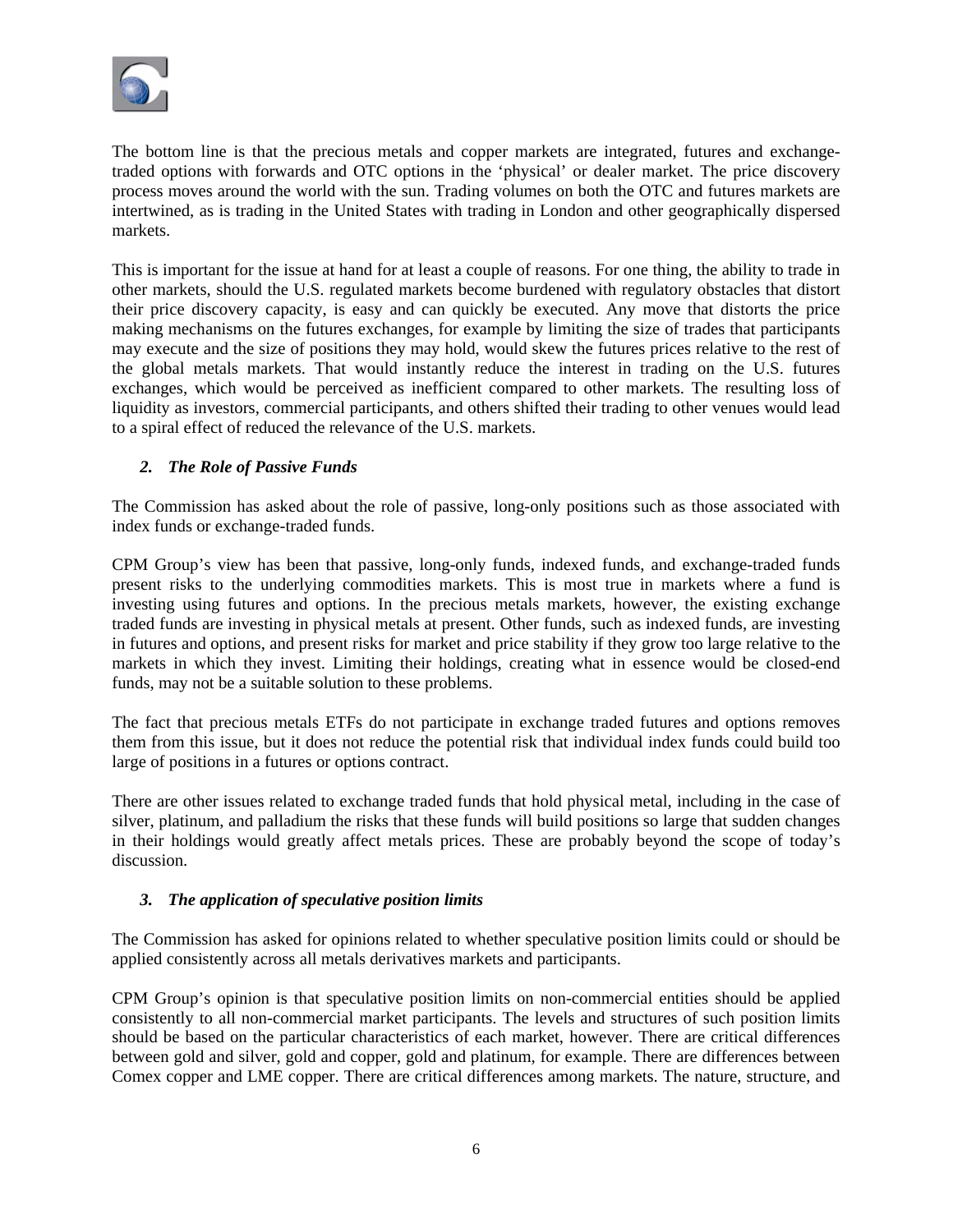

levels of position limits should reflect the structure of each market. They also should change with market conditions.

As stated in my introductory comments, my personal opinion is that the exchanges are better suited to manage such position limits, with the input and oversight of the CFTC, than is the CFTC itself.

The Commission additionally asked if indexed funds and ETFs should be included in such position limits. They should. Again, however, as I stated in my introductory comments, it appears to me that the risks presented markets, including commodities, of index funds and other passive, long-only funds, may be greater than can be managed by position limits, and may warrant a more comprehensive regulatory approach beyond the scope of today's discussions.

#### *4. Would such limits enhance market integrity and efficiency?*

I do not believe that CFTC managed position limits would enhance market integrity and efficiency. As I stated early on, I would be extremely concerned that such position limits would reduce market integrity and efficiency, driving liquidity and trading activity to less regulated OTC and offshore markets.

### *5. The Commission asked several questions related to the implementation of position limits on metals.*

a. What formulation should be used for establishing and modifying position limits. The CFTC is aware of this, having reviewed the concept that some mixture of percentages of open interest be used in determining market position limits, while the size of positions relative to 'deliverable supply' be used for other position limit calculations. This seems reasonable.

The exchanges presently employ position limits that are set at the number of contracts. The numbers used for such position limits reflect market liquidity in a given contract at any given time. A hard and fast rule for numbers of contracts or percentages of open interest in given contract months and contracts would not be expected to work effectively, given the small levels of open interest in many forward contracts and out of the money options. Position limits need to be established, managed, and modified by people who are intimately involved in the markets, are monitoring the markets closely on a continual basis, and are adept at adjusting position limits to balance the need to accommodate all legitimate commercial activity while protecting the total market from inappropriate concentration.

Within this context, the Commission has been discussing using percentages of deliverable supply as the methodology for setting position limits in the energy markets. Setting aside issues related to defining and delineating 'deliverable supply' in an accurate and meaningful manner, this probably is an inappropriate measure to use, at least if it is the only one to be employed. A percentage of open interest in a given contract month can be more important in forestalling performance problems. I believe that much of the problems related to the Amaranth trading crisis a few years ago did not relate to the percentage of 'deliverable supply' represented by Amaranth's open interest of contracts, but rather than there was insufficient liquidity in some of the contract months from counterparties which effectively disallowed Amaranth from liquidating positions in a timing and effective manner. This one example speaks to the need for the application of a spectrum of metrics to be considered and deployed in setting and maintaining position limits, even if one accepts the statistically unsupported premise that position limits would prevent future problems in these markets.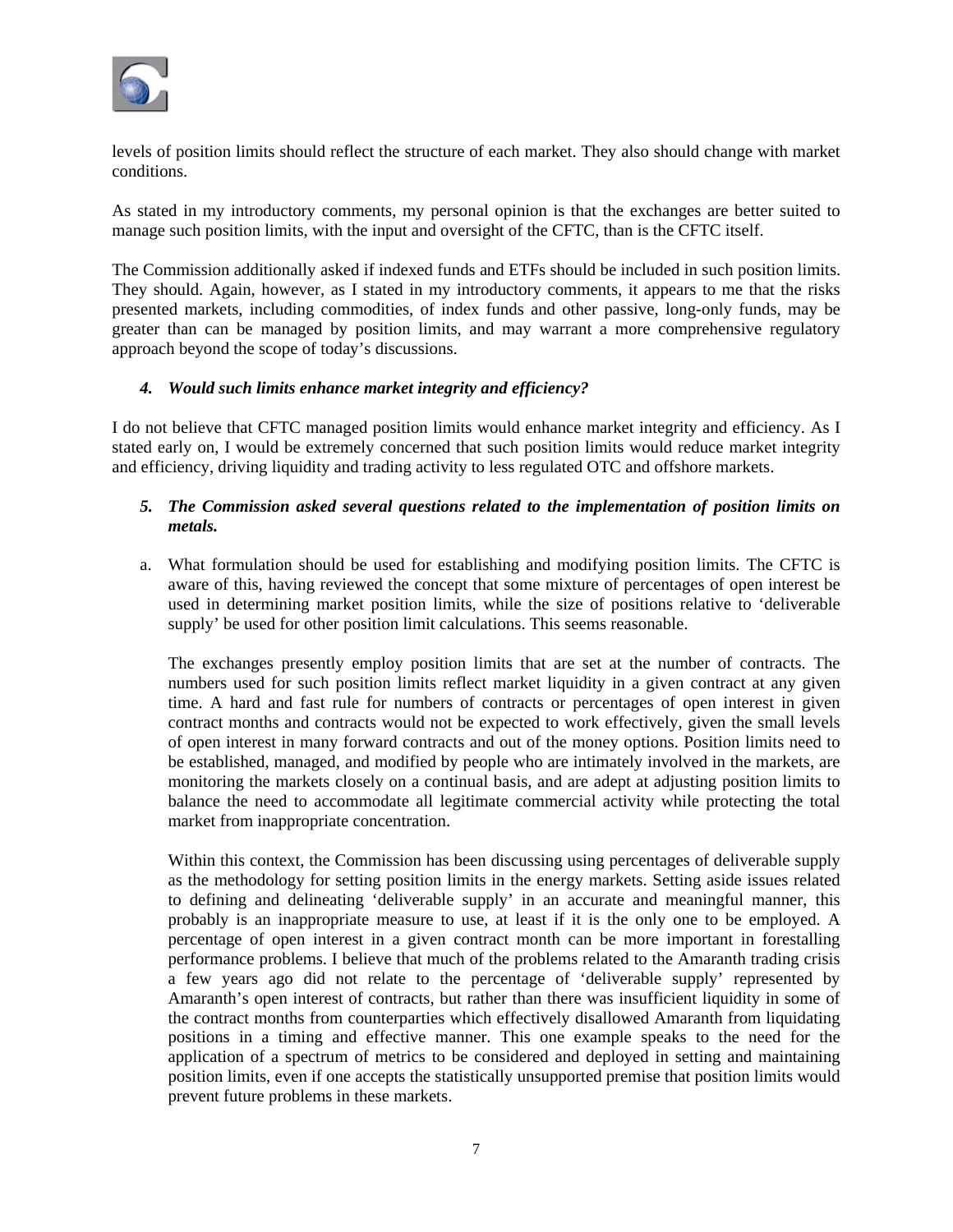

Additionally, it appears to me that the position limit metrics the CFTC is suggesting it would employ are larger in many respects than the position limits now used in many markets. Again, accepting for the moment that federally managed position limits were an effective instrument for the CFTC to control the commodities markets and that such control were an acceptable regulatory goal, one would expect that such high levels as have been proposed would be ineffectual. It begs the wag to question whether the Commission would next suggest that the exchanges raise their much lower position limits now in existence or remove them entirely, trusting in the higher CFTC-mandated position limits to protect the markets from undue concentration's presumed price consequences. The CFTC has suggested that it would not do this, regarding energy market positions limits. One must necessarily ask why the CFTC would expect to have its own higher limits provide any sort of protection not already afforded the markets by the lower, ostensibly more effective and restrictive, exchange-managed position limits.

- b. The quantitative measures to be used would include numbers of contracts and percentages of open interest. I have addressed the issue of whether using a percentage of deliverable supply is a reasonable metric in 'a' above.
- c. As in 'a' and 'b' above.
- d. Position limits most likely make sense across all contract months, on a net and gross basis, in individual months, and in the nearby and actively deliverable contracts. All of these are important.
- e. Spread trades should be incorporated into such calculations. Net and gross positions both are important.
- f. The Commission asked if it should limit the aggregate amount of positions held by one trader across different markets. The answer is no. The question is worrisome, however, for it perhaps suggests a view that the purpose of establishing position limits managed by the CFTC has less to do with efforts to assure the integrity, honesty, and efficiency of individual commodities markets, and more to do with targeting individual corporations, institutional investors, or others not for their role in any given market, but for their broader role in commodities markets. The CFTC should not be in a position where it is responsible for deciding who is allowed to trade commodities, who is a legitimate market participant and at what size, and which trading entity may be too large to be allowed to continue undertaking what may be legitimate economic activities.
- g. The Commission asked what metals commodities should be covered. I do not think any metals should be covered by CFTC mandated and managed position limits.
- h. Finally, the Commission asked my opinion on whether speculative position limits would be effective in metals markets where the preponderance of trading activity and positions may involve cash market activity or trading overseas. This of course means, all metal markets.

I do not think that CFTC managed position limits would be effective in such markets, in any metal market. As I discussed earlier, the Commission risks implementing rules that would achieve no economic benefits, would not enhance the price discovery efficacy or integrity of derivatives exchanges, and would stand a dangerously high probability of spawning only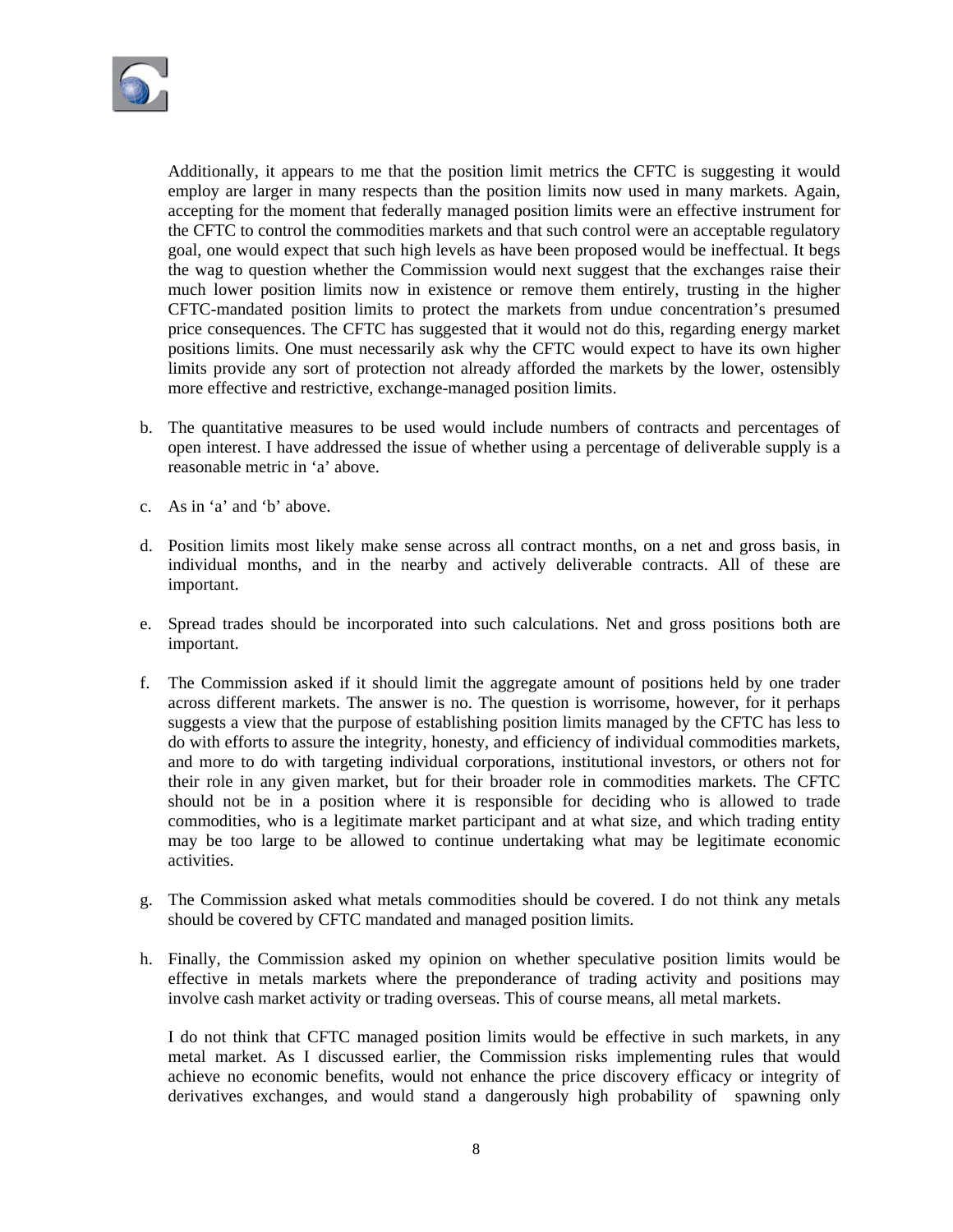

negative economic consequences by driving liquidity into less regulated or unregulated markets overseas or over the counter. The scope for the CFTC to seriously damage the integrity and international reputation of U.S. exchange traded derivatives is enormous, and seems likely to far outweigh the potential real economic benefits that might be achieved. The CFTC should take a medical approach to the application of its authority, and start with the proposition that first and foremost it should do no harm.

Thank you.